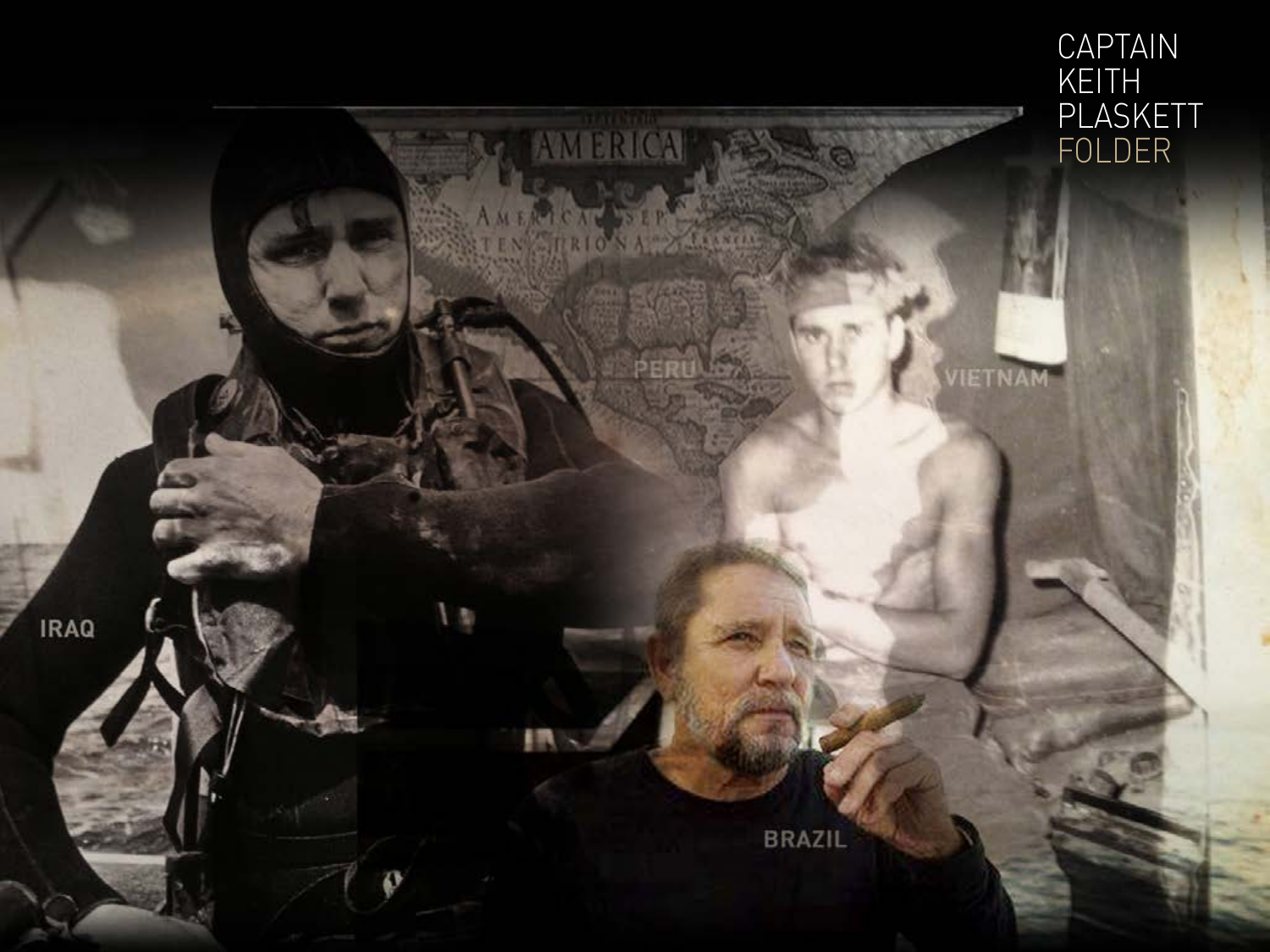LIFE IS AN ADVENTURE OR NOTHING AT ALL! Capt Keith Plaskett





#### CAPTAIN KEITH PLASKETT FOLDER

CAPTAIN KEITH "CAPPY" PLASKETT, a real life Indiana Jones. The handsome Renaissance man is the star of the runaway hit Discovery Channel reality series, Treasure Quest: Snake Island. The place is crawling with death, two snakes per square meter. Plaskett defied death seeking a legendary pirate treasure of \$300 million in Incan Gold.

Our Cuban cigar puffing Captain eluded death in Vietnam despite fighting in four major battles, including the notorious Tet Offensive. Plaskett cleared mines at the foot of the notorious Hamburger Hill. He kicked major ass in "Nam. He later went all in as a Navy Special Ops frogman, paratrooper, and EOD master, capable of dismantling every ordnance known to man. He was a real-life Hurt Locker, having handled over 200 nerve-jangling bomb situations.

The Captain also possesses a veritable treasure trove of incredibly entertaining true adventure stories that will both astonish and delight readers across all demographics as his TV show has similarly captured key ratings demographics. He's staked his claim to relevance in today's pop culture by virtue of the popularity of his reality series, earning wide of interest and recognition. His show airs in 200 countries, produced and promoted by media juggernaut Discovery Channel.

Plaskett was the first EOD Security Officer on the ground in the Iraq conflict. He built Iraqi security forces in Baghdad, and set up forward operating bases in the deadly Sunni Triangle. He was ambushed numerous times, enduring several bloody, deadly engagements. He was the manager notorious contractor Blackwater, which provided security for him. In one year he survived four IED attacks and disarmed five road bombs whilst surrounded by bad guys. He worked protection for presidents Reagan and George H. W. Bush and also established a marine foundation at the University of Peru.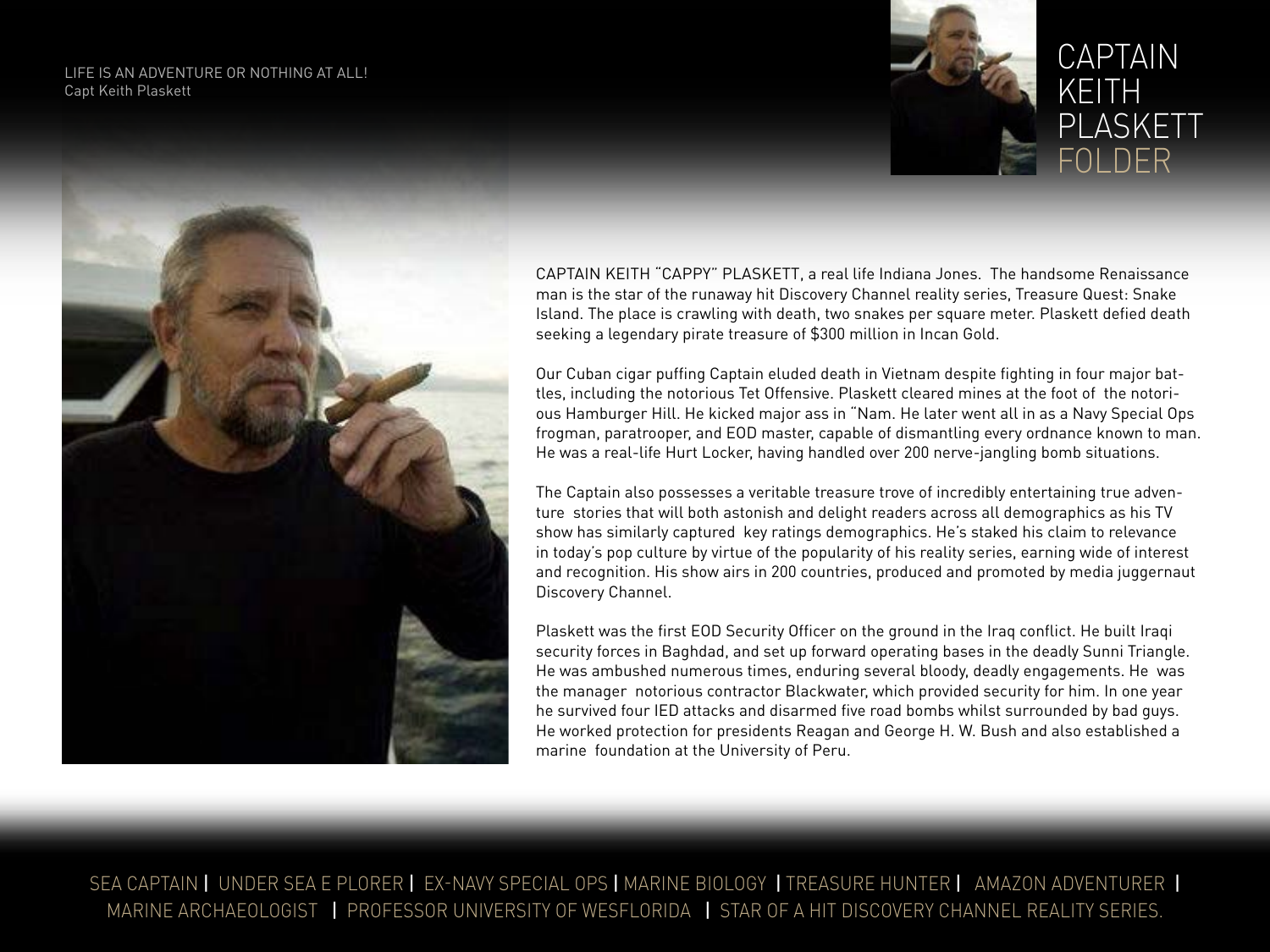"Cappy has always dreamt of searching for sunken Spanish galleons off of Brazil's coast, but navigating these treacherous waters and the brutal storms that unexpectedly form without warning will test the limits of his sailing skills. Cappy is normally easygoing, but at the helm, it's a different story, where the laws of the sea prevails..." DISCOVERY CHANNEL



#### CAPTAIN KEITH PLASKETT FOLDER



Originally from Oklahoma, KEITH PLASKETTjoined the Military right out of high school, at age 18-19 he was serving in Vietnam, he lived through 4 major battles including the 1968 Tet Offensive in the northern part of South Vietnam which was waged by the North Vietnamese regular Army (NVA) several years later, Keith becoming an esteemed Navy Special Warfare, EOD,

"Frogman."During his time serving his country, he participated in many operations, and served on missions to protect several U.S. Presidents. Cappy is a USCG Licensed Sea Master (Captain) operating vessels in the Gulf of Mexico, Atlantic, Pacific, Caribbean, and West Indies oceans, with many sea stories to tell. Recently, Keith taught classes on terrorism and bomb dismantling as part of the US Governments Anti-terrorism Program.

Besides his time in the navy, Captain Keith also has a great deal of experience with underwater excavations and archeology. He is an Undersea Explorer, and currently lives and works in Peru, finding and documenting underwater shipwrecks and diving. As President of the Peruvians nonprofit association Mares Del Sur, he is also working with Peruvian universities to develop an underwater archeology program to help preserve their archaeological<heritage.from> 2001 to 2004, completed the first major revision of the GUIDE FOR SCIENTIFIC DIVING in April 2001 in conjunction with the inception of the UWF Scientific Diving Program. In February 2003, Plaskett again revised the document to reflect lessons learned from two years of program operations. In June of 2005, acting DSO Jason Raupp and acting Assistant DSO Paul Sjordal revised and updated the guide, including the editing and addition of several of the appendices after consultation with the UWF Legal Department.

When not searching for treasure, Keith spending time in the Amazon jungle, exploring, for lost ancient Inca cities, and working with under privileged students at the National University in Peru. For Cappy, finding this treasure would make a world of financial difference to these kids, and would secure a bright future for them. Back on land, Captain Keith has three grown daughters he raised as a single parent. They, his seven grandchildren, and two great granddaughters are the apples of his eye. He plans on spoiling them all with his share of the Treasure of the Trinity. DISCOVERY CHANNEL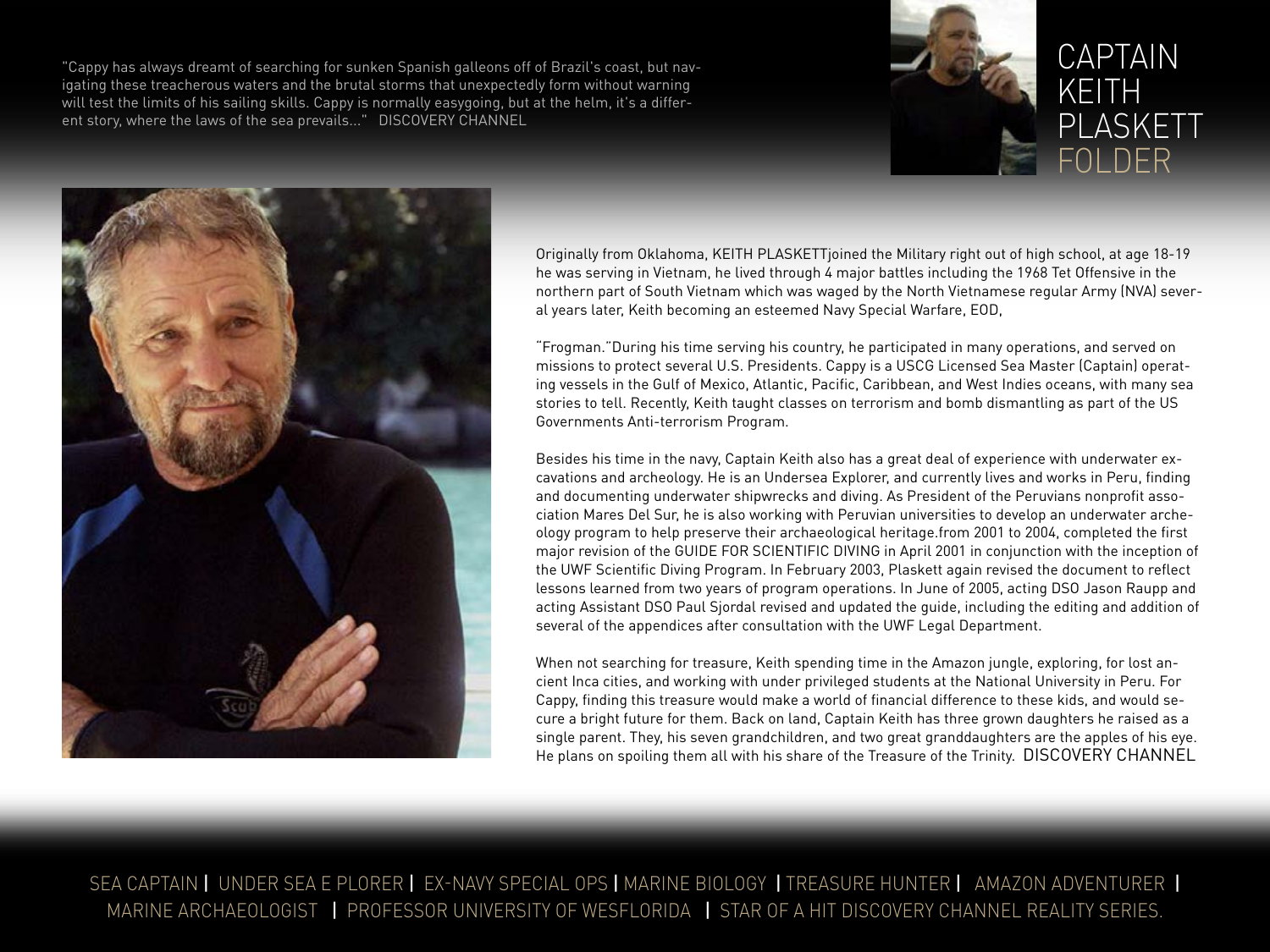### Ex-Navy Special Ops - eod

<http://goo.gl/utRitj>



#### CAPTAIN KEITH PLASKETT FOLDER

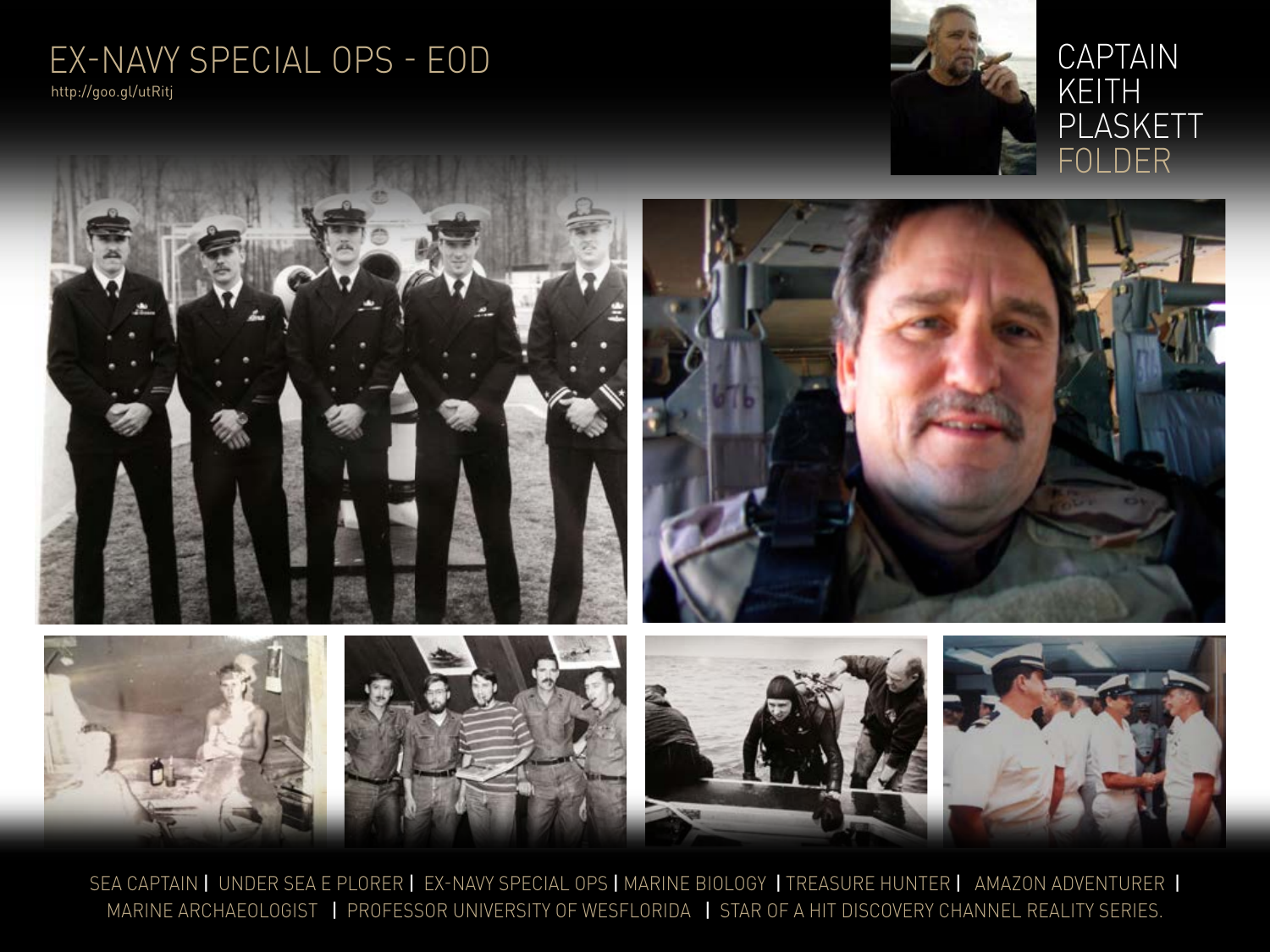#### SEA CAPTAIN <http://goo.gl/utRitj>





#### CAPTAIN KEITH PLASKETT FOLDER



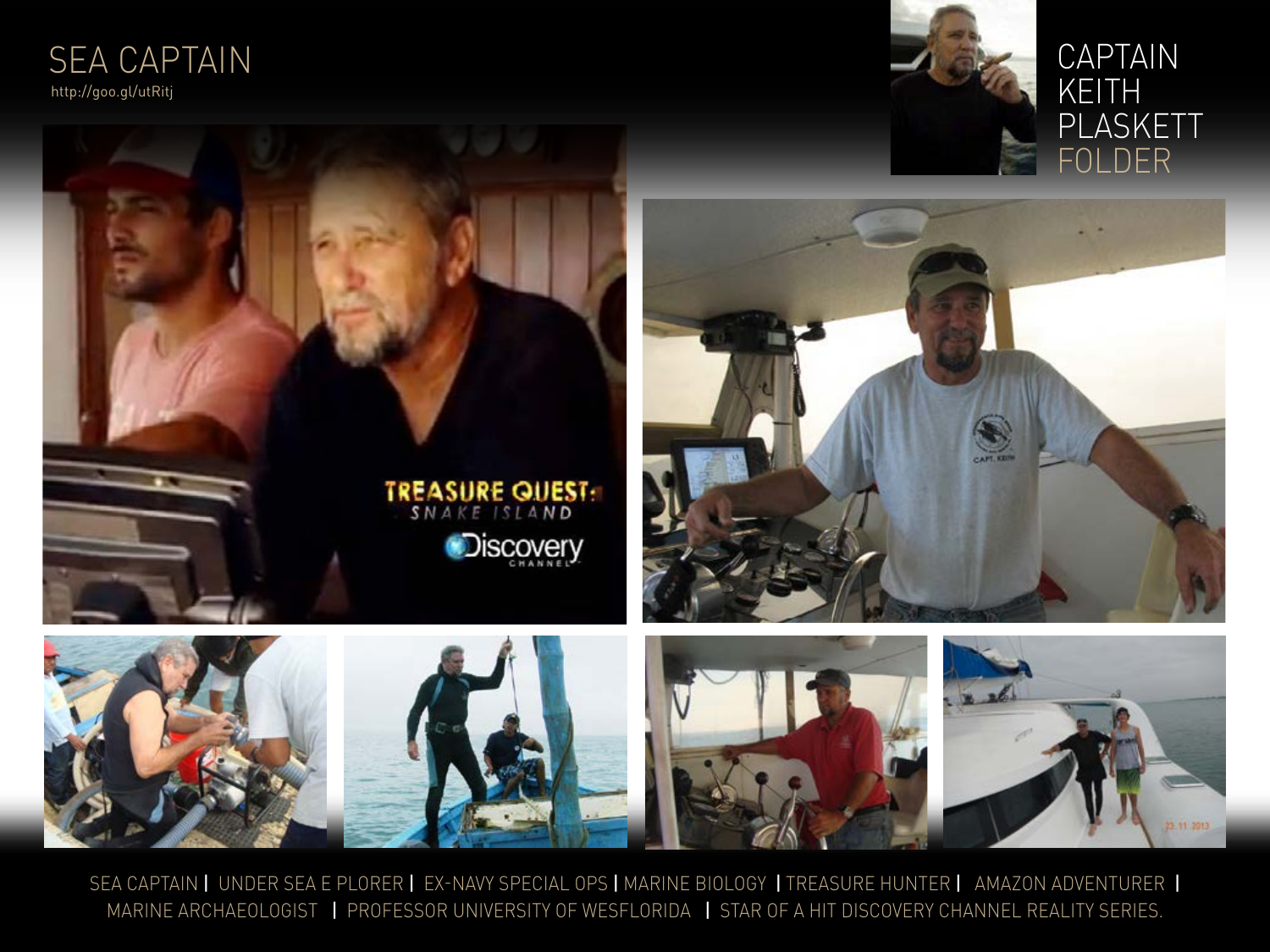# TREASURE HUNTER

<http://goo.gl/KU58Os>





#### CAPTAIN KEITH PLASKETT FOLDER



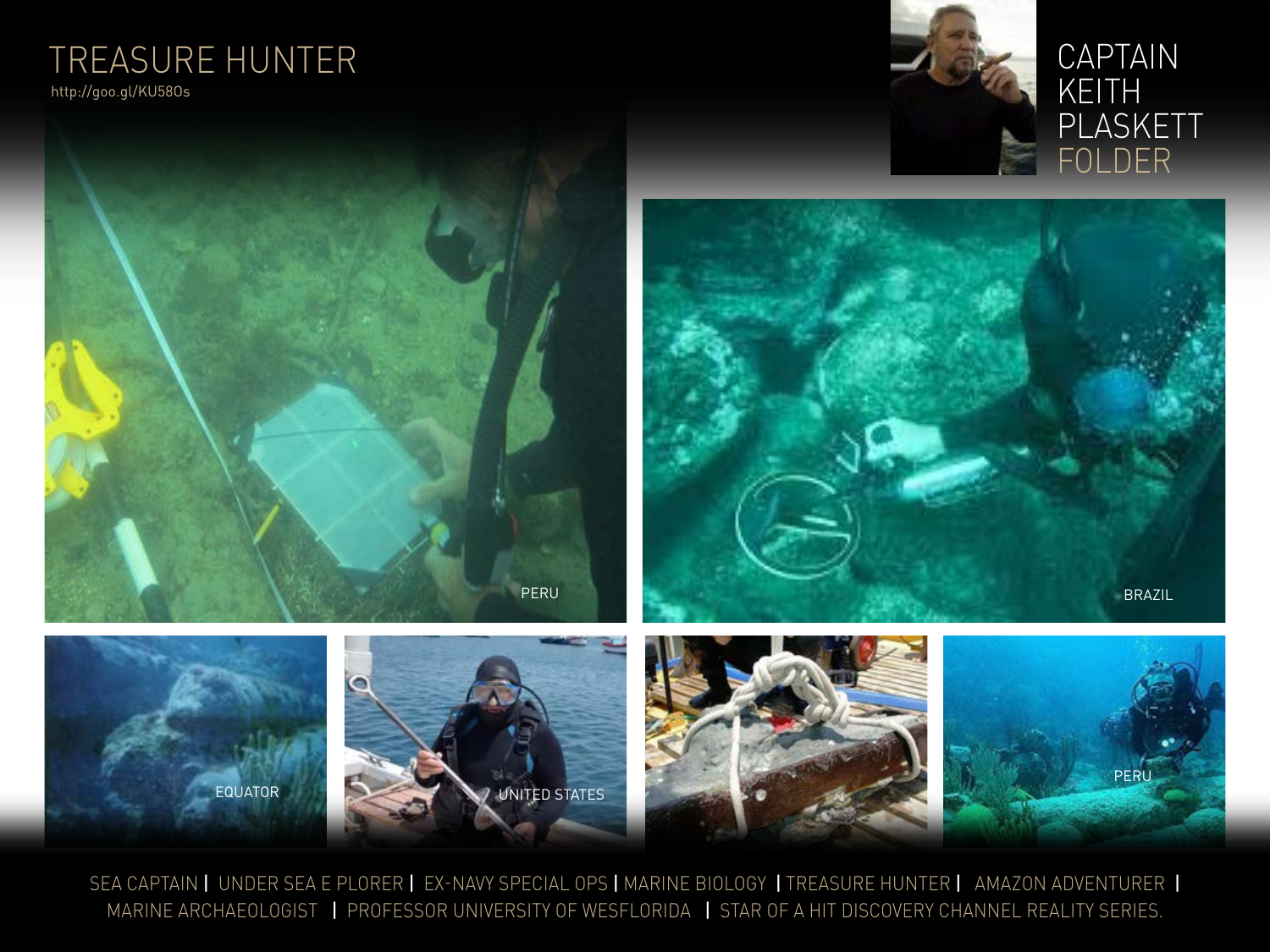#### ARCHAEOLOGIST <http://goo.gl/WOdhWa>

As President of the Peruvians nonprofit ASSOCIATION MARES DEL SUR is also working with Peruvian universities to develop an underwater archeology program to help preserve their archaeological heritage. He created the GUIDE FOR SCIENTIFIC DIVING in April 2001 in conjunction with the inception of the UWF Scientific Diving Program.

In February 2003, Plaskett again revised the document to reflect lessons learned from two years of program operations. In June of 2005, acting DSO Jason Raupp and acting Assistant DSO Paul Sjordal revised and updated the guide, including the editing and addition of several of the appendices after consultation with the UWF Legal Department.













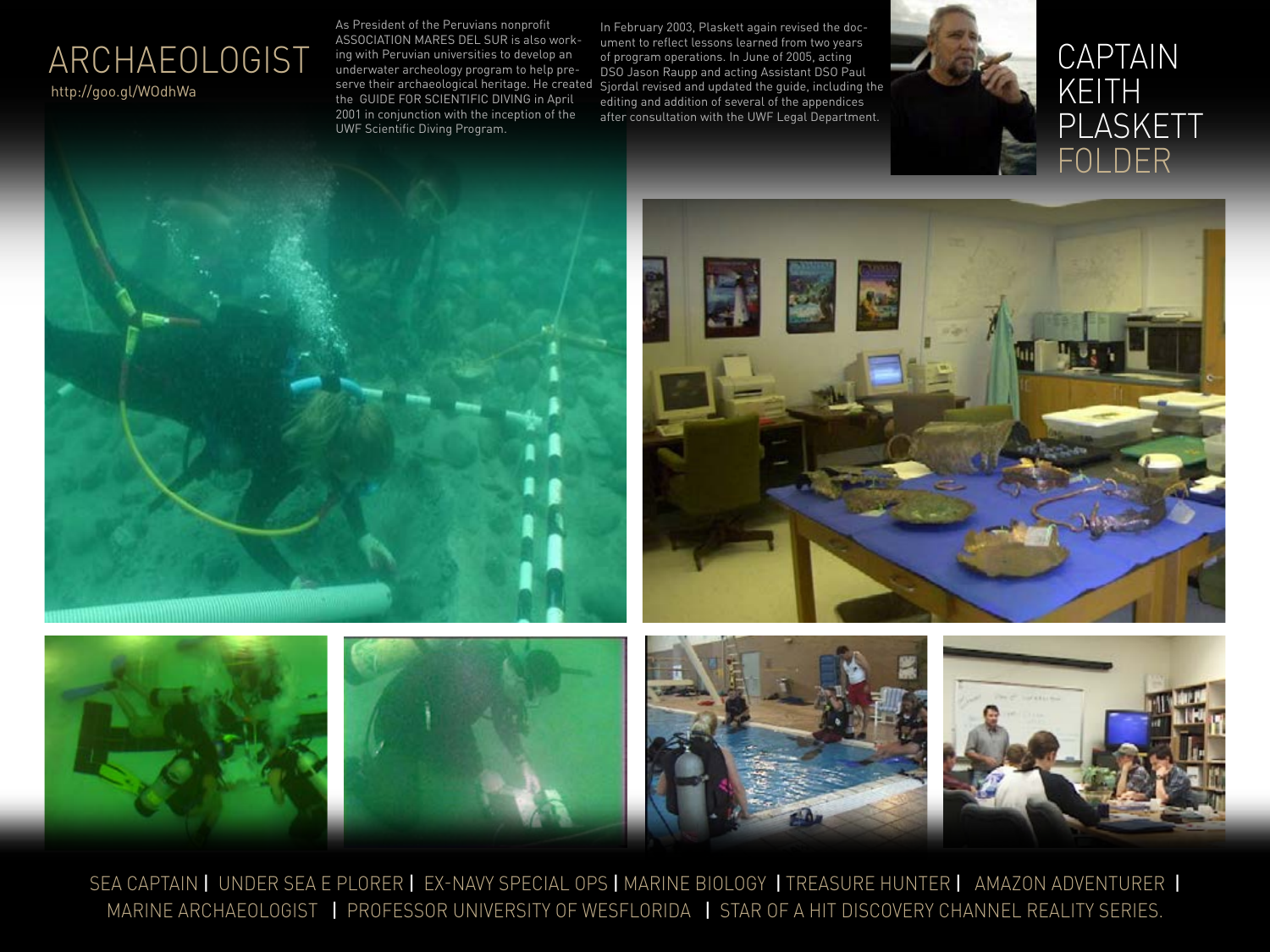

Peru's Amazon rain forest is one of the last true frontiers on earth— and a thrilling place for an adventure



#### CAPTAIN KEITH PLASKETT FOLDER

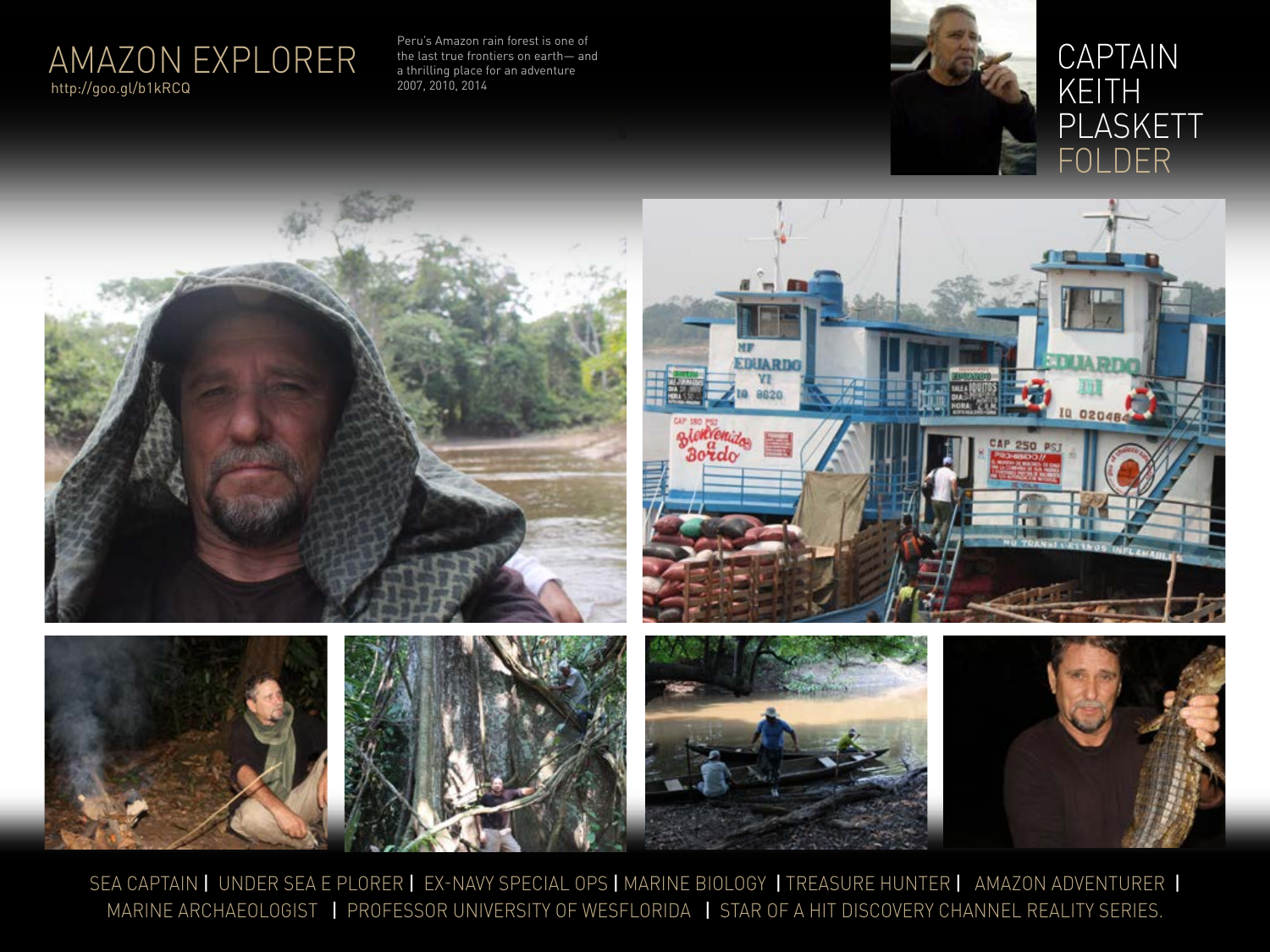## DISCOVERY CHANNEL

<http://goo.gl/rCgQmd>

Treasure Quest on Snake Island, Brazil Six Part Series to Premiere Friday, July 17 at 10 PM ET/PT on Discovery Channel USA

#### CAPTAIN KEITH PLASKETT FOLDER

# **Discover**